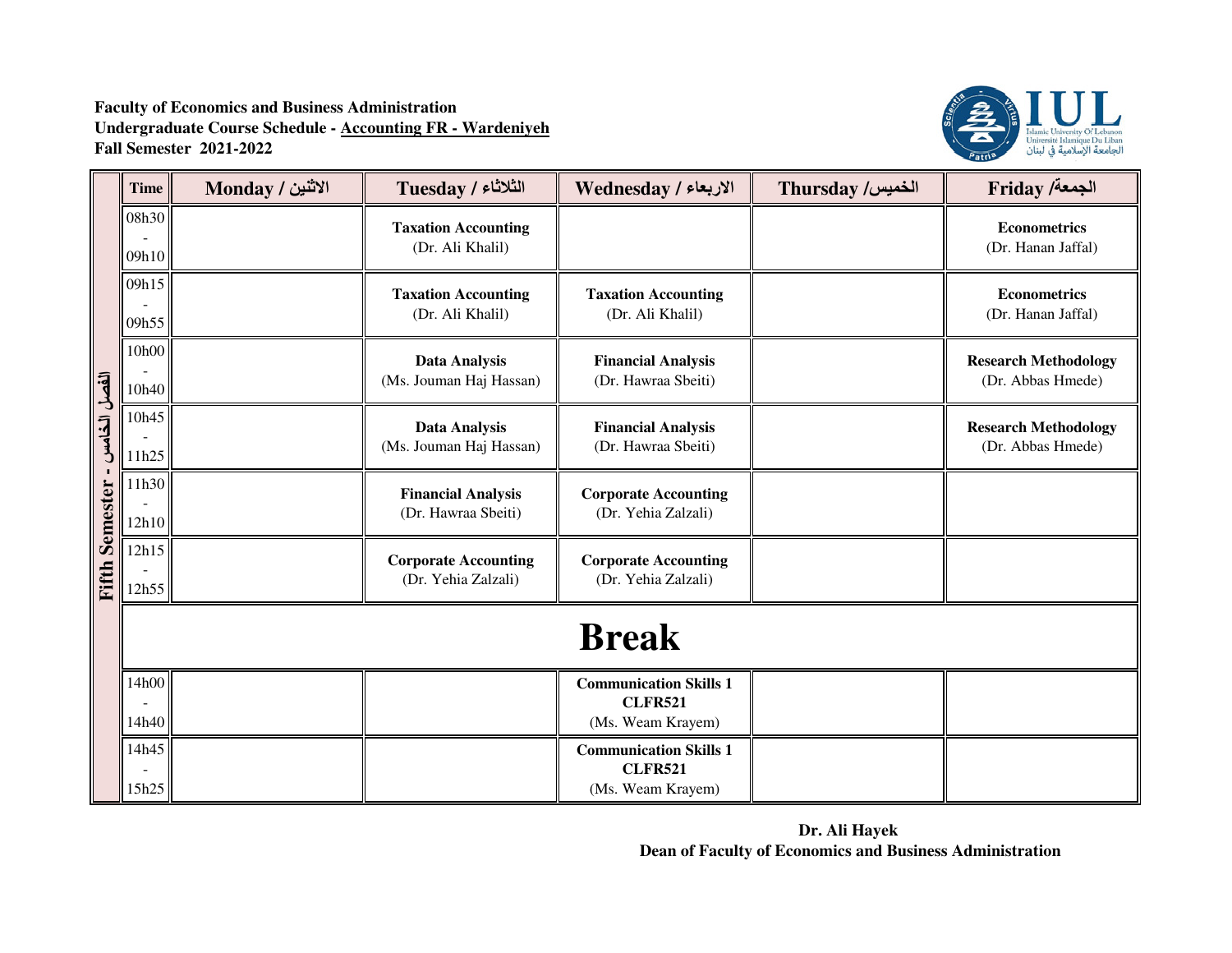

|                       | <b>Time</b>    | الاثنين / Monday                                     | الثلاثاء / Tuesday                                   | الاربعاء / Wednesday                               | Thursday /الخميس | Friday /ألجمعة                                                      |  |  |
|-----------------------|----------------|------------------------------------------------------|------------------------------------------------------|----------------------------------------------------|------------------|---------------------------------------------------------------------|--|--|
|                       | 08h30<br>09h10 | <b>Financial Analysis</b><br>(Dr. Kamar Sayed Ahmad) | <b>Taxation Accounting</b><br>(Dr. Ali Khalil)       |                                                    |                  | <b>Research Methodology</b><br>(Dr. Abbas Hmede)                    |  |  |
|                       | 09h15<br>09h55 | <b>Corporate Accounting</b><br>(Dr. Chadia Sawaya)   | <b>Taxation Accounting</b><br>(Dr. Ali Khalil)       | <b>Taxation Accounting</b><br>(Dr. Ali Khalil)     |                  | <b>Research Methodology</b><br>(Dr. Abbas Hmede)                    |  |  |
|                       | 10h00<br>10h40 | <b>Corporate Accounting</b><br>(Dr. Chadia Sawaya)   | <b>Financial Analysis</b><br>(Dr. Kamar Sayed Ahmad) | <b>Corporate Accounting</b><br>(Dr. Chadia Sawaya) |                  | <b>Econometrics</b><br>(Dr. Hanan Jaffal)                           |  |  |
| الفصل الخامس          | 10h45<br>11h25 |                                                      | <b>Financial Analysis</b><br>(Dr. Kamar Sayed Ahmad) |                                                    |                  | <b>Econometrics</b><br>(Dr. Hanan Jaffal)                           |  |  |
|                       | 11h30<br>12h10 |                                                      | <b>Data Analysis</b><br>(Ms. Jouman Haj Hassan)      |                                                    |                  | <b>Communication Skills 1</b><br><b>CLEN521</b><br>(Ms. Sara Itawi) |  |  |
| <b>Fifth Semester</b> | 12h15<br>12h55 |                                                      | <b>Data Analysis</b><br>(Ms. Jouman Haj Hassan)      |                                                    |                  | <b>Communication Skills 1</b><br><b>CLEN521</b><br>(Ms. Sara Itawi) |  |  |
|                       | <b>Break</b>   |                                                      |                                                      |                                                    |                  |                                                                     |  |  |
|                       | 14h00<br>14h40 |                                                      |                                                      |                                                    |                  |                                                                     |  |  |
|                       | 14h45<br>15h25 |                                                      |                                                      |                                                    |                  |                                                                     |  |  |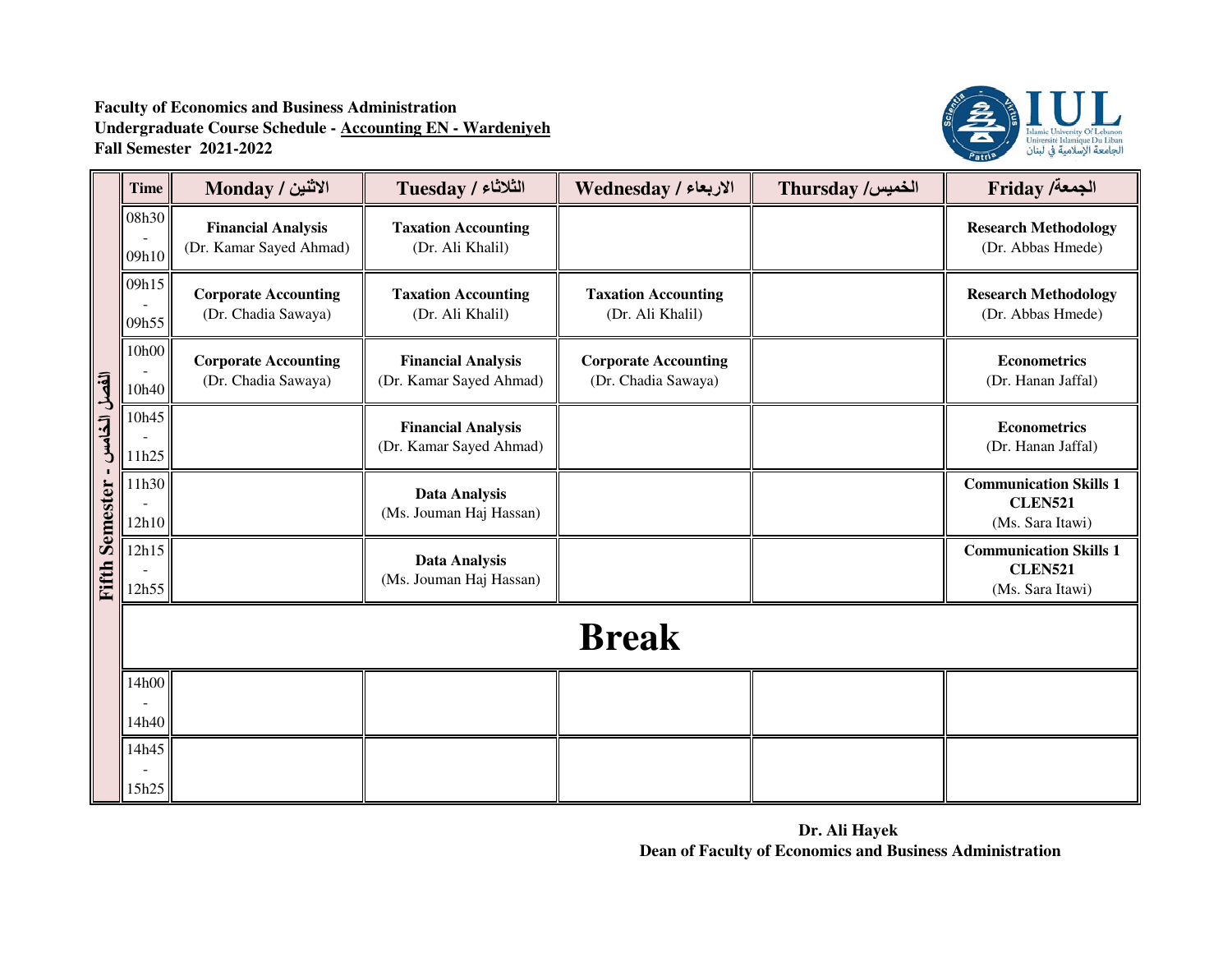

|              | <b>Time</b>    | الاثنين / Monday | <b>Tuesday / الثلاثاء</b>                          | الاربعاء / Wednesday                                                | Thursday /الخميس | Friday /ألجمعة                                   |  |  |
|--------------|----------------|------------------|----------------------------------------------------|---------------------------------------------------------------------|------------------|--------------------------------------------------|--|--|
|              | 08h30<br>09h10 |                  | <b>Taxation Accounting</b><br>(Dr. Ali Khalil)     |                                                                     |                  |                                                  |  |  |
|              | 09h15<br>09h55 |                  | <b>Taxation Accounting</b><br>(Dr. Ali Khalil)     | <b>Taxation Accounting</b><br>(Dr. Ali Khalil)                      |                  |                                                  |  |  |
|              | 10h00<br>10h40 |                  |                                                    | <b>Financial Analysis</b><br>(Dr. Hawraa Sbeiti)                    |                  | <b>Research Methodology</b><br>(Dr. Abbas Hmede) |  |  |
| الفصل الخامس | 10h45<br>11h25 |                  |                                                    | <b>Financial Analysis</b><br>(Dr. Hawraa Sbeiti)                    |                  | <b>Research Methodology</b><br>(Dr. Abbas Hmede) |  |  |
| Semester     | 11h30<br>12h10 |                  | <b>Financial Analysis</b><br>(Dr. Hawraa Sbeiti)   | <b>Corporate Accounting</b><br>(Dr. Yehia Zalzali)                  |                  | <b>Econometrics</b><br>(Dr. Mohamad Ghassani)    |  |  |
| Fifth        | 12h15<br>12h55 |                  | <b>Corporate Accounting</b><br>(Dr. Yehia Zalzali) | <b>Corporate Accounting</b><br>(Dr. Yehia Zalzali)                  |                  | <b>Econometrics</b><br>(Dr. Mohamad Ghassani)    |  |  |
|              | <b>Break</b>   |                  |                                                    |                                                                     |                  |                                                  |  |  |
|              | 14h00<br>14h40 |                  |                                                    | <b>Communication Skills 1</b><br><b>CLFR521</b><br>(Ms. Ihab Kojok) |                  | <b>Data Analysis</b><br>(Dr. Mohamad Ghassani)   |  |  |
|              | 14h45<br>15h25 |                  |                                                    | <b>Communication Skills 1</b><br><b>CLFR521</b><br>(Ms. Ihab Kojok) |                  | <b>Data Analysis</b><br>(Dr. Mohamad Ghassani)   |  |  |

**Dr. Ali Hayek Dean of Faculty of Economics and Business Administration**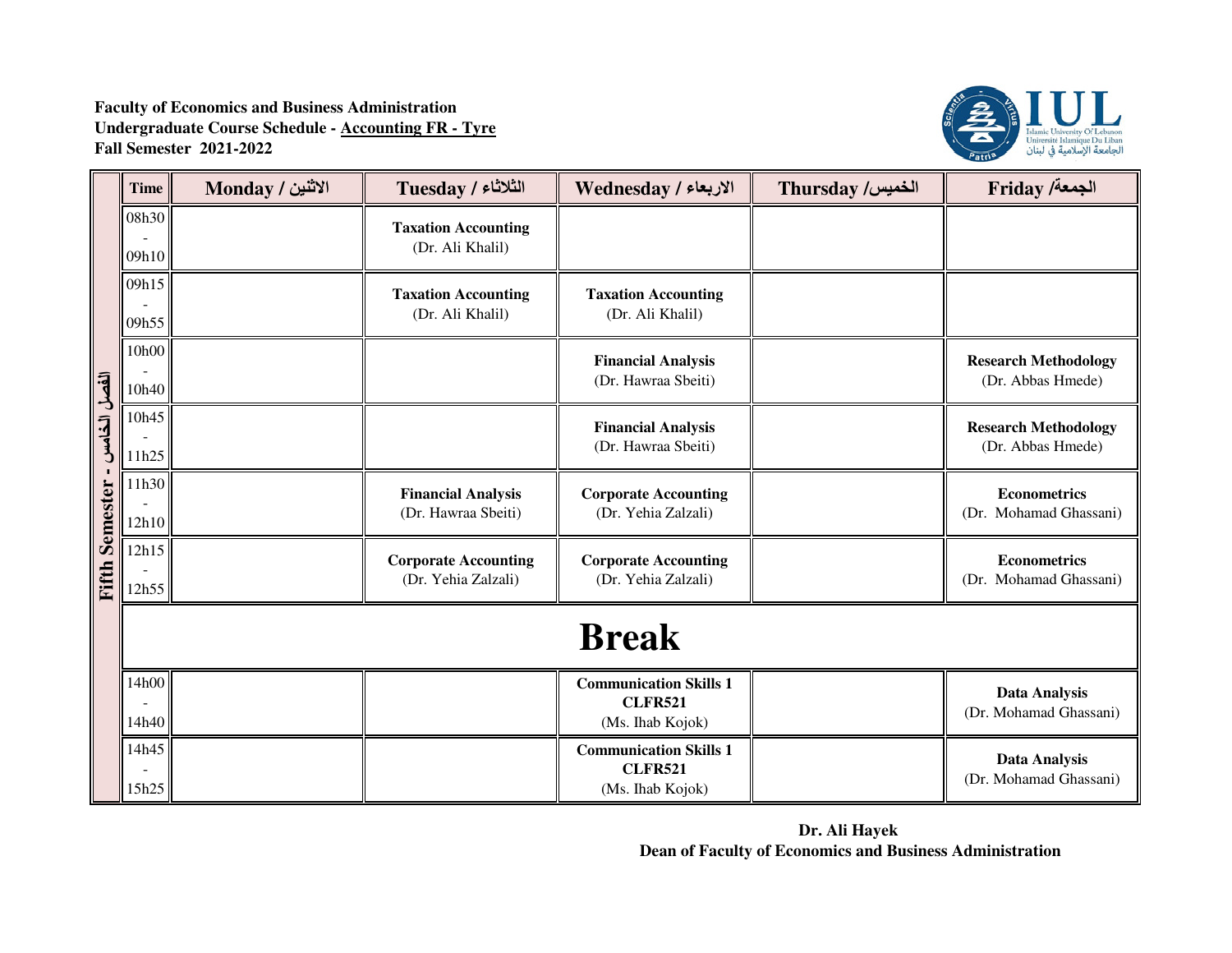

|              | <b>Time</b>    | الاثنين / Monday                                                        | الثلاثاء / Tuesday                                   | الاربعاء / Wednesday                               | Thursday /الخميس                              | Friday /ألجمعة                                   |  |  |
|--------------|----------------|-------------------------------------------------------------------------|------------------------------------------------------|----------------------------------------------------|-----------------------------------------------|--------------------------------------------------|--|--|
|              | 08h30<br>09h10 | <b>Financial Analysis</b><br>(Dr. Kamar Sayed Ahmad)                    | <b>Taxation Accounting</b><br>(Dr. Ali Khalil)       |                                                    |                                               | <b>Research Methodology</b><br>(Dr. Abbas Hmede) |  |  |
|              | 09h15<br>09h55 | <b>Corporate Accounting</b><br>(Dr. Chadia Sawaya)                      | <b>Taxation Accounting</b><br>(Dr. Ali Khalil)       | <b>Taxation Accounting</b><br>(Dr. Ali Khalil)     |                                               | <b>Research Methodology</b><br>(Dr. Abbas Hmede) |  |  |
|              | 10h00<br>10h40 | <b>Corporate Accounting</b><br>(Dr. Chadia Sawaya)                      | <b>Financial Analysis</b><br>(Dr. Kamar Sayed Ahmad) | <b>Corporate Accounting</b><br>(Dr. Chadia Sawaya) |                                               |                                                  |  |  |
| القصل الخامس | 10h45<br>11h25 |                                                                         | <b>Financial Analysis</b><br>(Dr. Kamar Sayed Ahmad) |                                                    |                                               |                                                  |  |  |
| Semester     | 11h30<br>12h10 | <b>Communication Skills 1</b><br><b>CLFR521</b><br>(Mr. Hussein Khadra) |                                                      |                                                    |                                               |                                                  |  |  |
| Fifth        | 12h15<br>12h55 | <b>Communication Skills 1</b><br><b>CLFR521</b><br>(Mr. Hussein Khadra) |                                                      |                                                    |                                               |                                                  |  |  |
|              | <b>Break</b>   |                                                                         |                                                      |                                                    |                                               |                                                  |  |  |
|              | 14h00<br>14h40 |                                                                         |                                                      | Data Analysis<br>(Dr. Mohamad Ghassani)            | <b>Econometrics</b><br>(Dr. Mohamad Ghassani) |                                                  |  |  |
|              | 14h45<br>15h25 |                                                                         |                                                      | <b>Data Analysis</b><br>(Dr. Mohamad Ghassani)     | <b>Econometrics</b><br>(Dr. Mohamad Ghassani) |                                                  |  |  |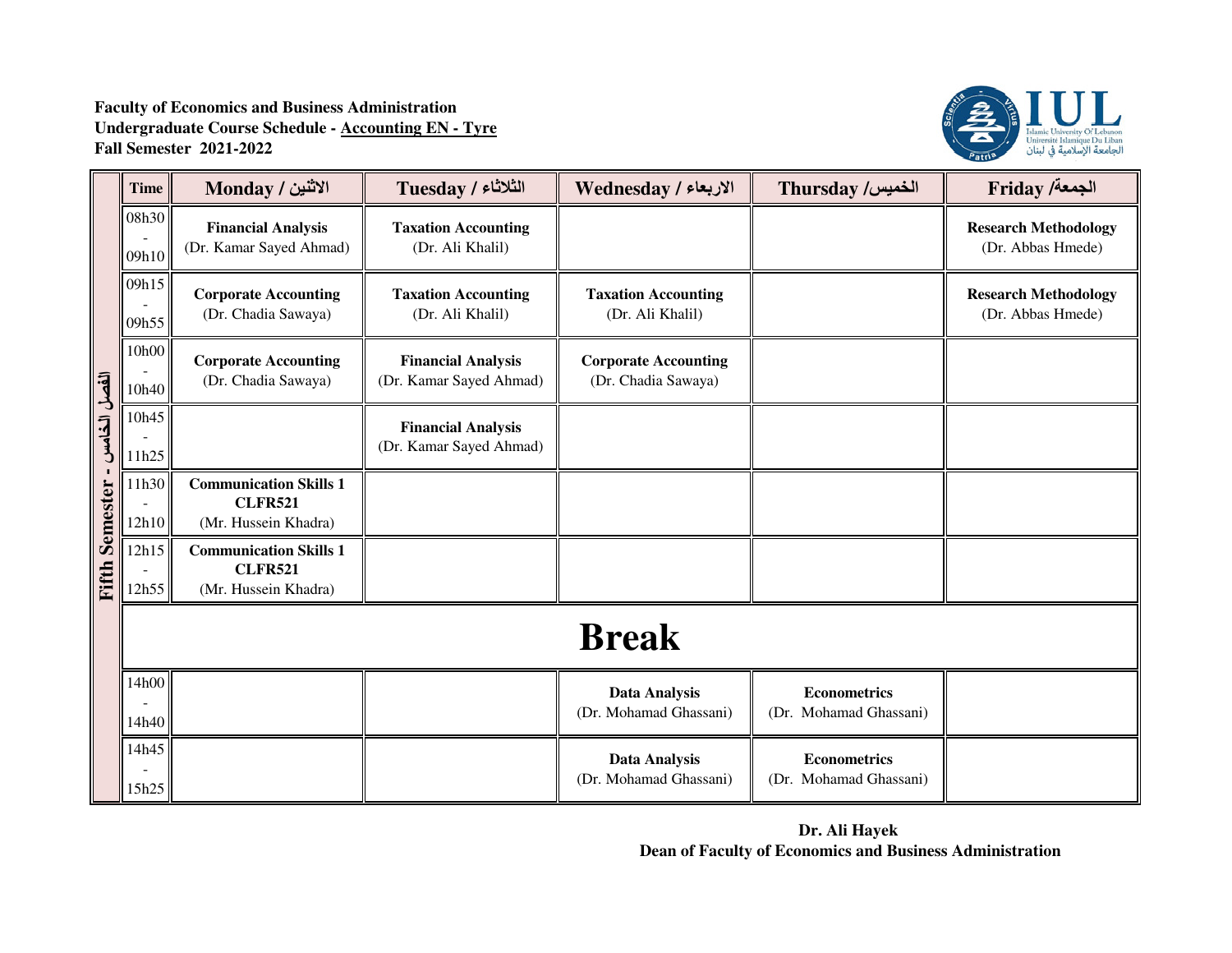

|                       | <b>Time</b>    | الاثنين / Monday | الثلاثاء / Tuesday                                | الاربعاء / Wednesday                                                | Thursday /الخميس                                  | <b>Friday /خمعة</b> /                            |  |  |
|-----------------------|----------------|------------------|---------------------------------------------------|---------------------------------------------------------------------|---------------------------------------------------|--------------------------------------------------|--|--|
|                       | 08h30          |                  |                                                   |                                                                     |                                                   |                                                  |  |  |
|                       | 09h10          |                  |                                                   |                                                                     |                                                   |                                                  |  |  |
|                       | 09h15<br>09h55 |                  | <b>Financial Regulation</b><br>(Dr. Mona Maatouk) |                                                                     |                                                   |                                                  |  |  |
|                       | 10h00<br>10h40 |                  | <b>Financial Regulation</b><br>(Dr. Mona Maatouk) |                                                                     | <b>Financial Regulation</b><br>(Dr. Mona Maatouk) | <b>Research Methodology</b><br>(Dr. Abbas Hmede) |  |  |
| الفصل الخامس          | 10h45<br>11h25 |                  | <b>Portfolio Management</b><br>(Dr. Naji Jammal)  |                                                                     | <b>Portfolio Management</b><br>(Dr. Naji Jammal)  | <b>Research Methodology</b><br>(Dr. Abbas Hmede) |  |  |
|                       | 11h30<br>12h10 |                  | <b>Portfolio Management</b><br>(Dr. Naji Jammal)  |                                                                     | <b>Banking Operations</b><br>(Dr. Hala Gharib)    | <b>Econometrics</b><br>(Dr. Mohamad Ghassani)    |  |  |
| <b>Fifth Semester</b> | 12h15<br>12h55 |                  | <b>Banking Operations</b><br>(Dr. Hala Gharib)    |                                                                     | <b>Banking Operations</b><br>(Dr. Hala Gharib)    | <b>Econometrics</b><br>(Dr. Mohamad Ghassani)    |  |  |
|                       | <b>Break</b>   |                  |                                                   |                                                                     |                                                   |                                                  |  |  |
|                       | 14h00<br>14h40 |                  |                                                   | <b>Communication Skills 1</b><br><b>CLFR521</b><br>(Ms. Ihab Kojok) |                                                   | <b>Data Analysis</b><br>(Dr. Mohamad Ghassani)   |  |  |
|                       | 14h45<br>15h25 |                  |                                                   | <b>Communication Skills 1</b><br><b>CLFR521</b><br>(Ms. Ihab Kojok) |                                                   | <b>Data Analysis</b><br>(Dr. Mohamad Ghassani)   |  |  |

**Dr. Ali Hayek Dean of Faculty of Economics and Business Administration**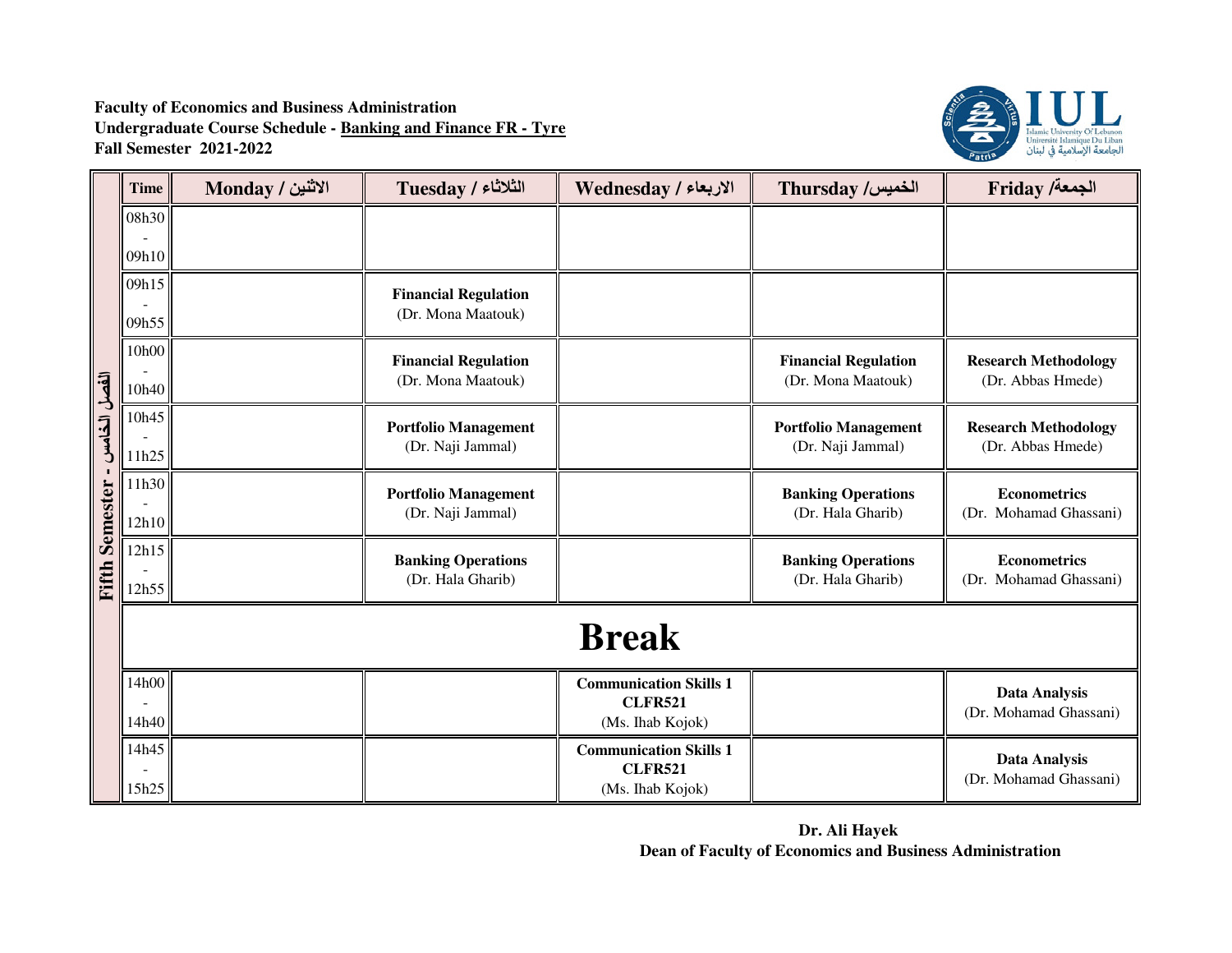**Faculty of Economics and Business Administration Undergraduate Course Schedule - Banking and Finance FR - BaalbackFall Semester 2021-2022**



|                       | Time           | الاثنين / Monday | الثلاثاء / Tuesday                                | الاربعاء / Wednesday | Thursday /الخميس                                  | Friday /أجمعة                                                              |  |
|-----------------------|----------------|------------------|---------------------------------------------------|----------------------|---------------------------------------------------|----------------------------------------------------------------------------|--|
|                       | 08h30<br>09h10 |                  |                                                   |                      | <b>Econometrics</b><br>(Dr. Mazen Awwad)          | <b>Data Analysis</b><br>(Dr. Mazen Awwad)                                  |  |
|                       | 09h15<br>09h55 |                  | <b>Financial Regulation</b><br>(Dr. Mona Maatouk) |                      | <b>Econometrics</b><br>(Dr. Mazen Awwad)          | <b>Data Analysis</b><br>(Dr. Mazen Awwad)                                  |  |
|                       | 10h00<br>10h40 |                  | <b>Financial Regulation</b><br>(Dr. Mona Maatouk) |                      | <b>Financial Regulation</b><br>(Dr. Mona Maatouk) | <b>Research Methodology</b><br>(Dr. Abbas Hmede)                           |  |
| الفصل الخامس          | 10h45<br>11h25 |                  | <b>Portfolio Management</b><br>(Dr. Naji Jammal)  |                      | <b>Portfolio Management</b><br>(Dr. Naji Jammal)  | <b>Research Methodology</b><br>(Dr. Abbas Hmede)                           |  |
|                       | 11h30<br>12h10 |                  | <b>Portfolio Management</b><br>(Dr. Naji Jammal)  |                      | <b>Banking Operations</b><br>(Dr. Hala Gharib)    | <b>Communication Skills 1</b><br><b>CLFR521</b><br>(Ms. Roudaina Chehadeh) |  |
| <b>Fifth Semester</b> | 12h15<br>12h55 |                  | <b>Banking Operations</b><br>(Dr. Hala Gharib)    |                      | <b>Banking Operations</b><br>(Dr. Hala Gharib)    | <b>Communication Skills 1</b><br><b>CLFR521</b><br>(Ms. Roudaina Chehadeh) |  |
|                       | <b>Break</b>   |                  |                                                   |                      |                                                   |                                                                            |  |
|                       | 14h00<br>14h40 |                  |                                                   |                      |                                                   |                                                                            |  |
|                       | 14h45<br>15h25 |                  |                                                   |                      |                                                   |                                                                            |  |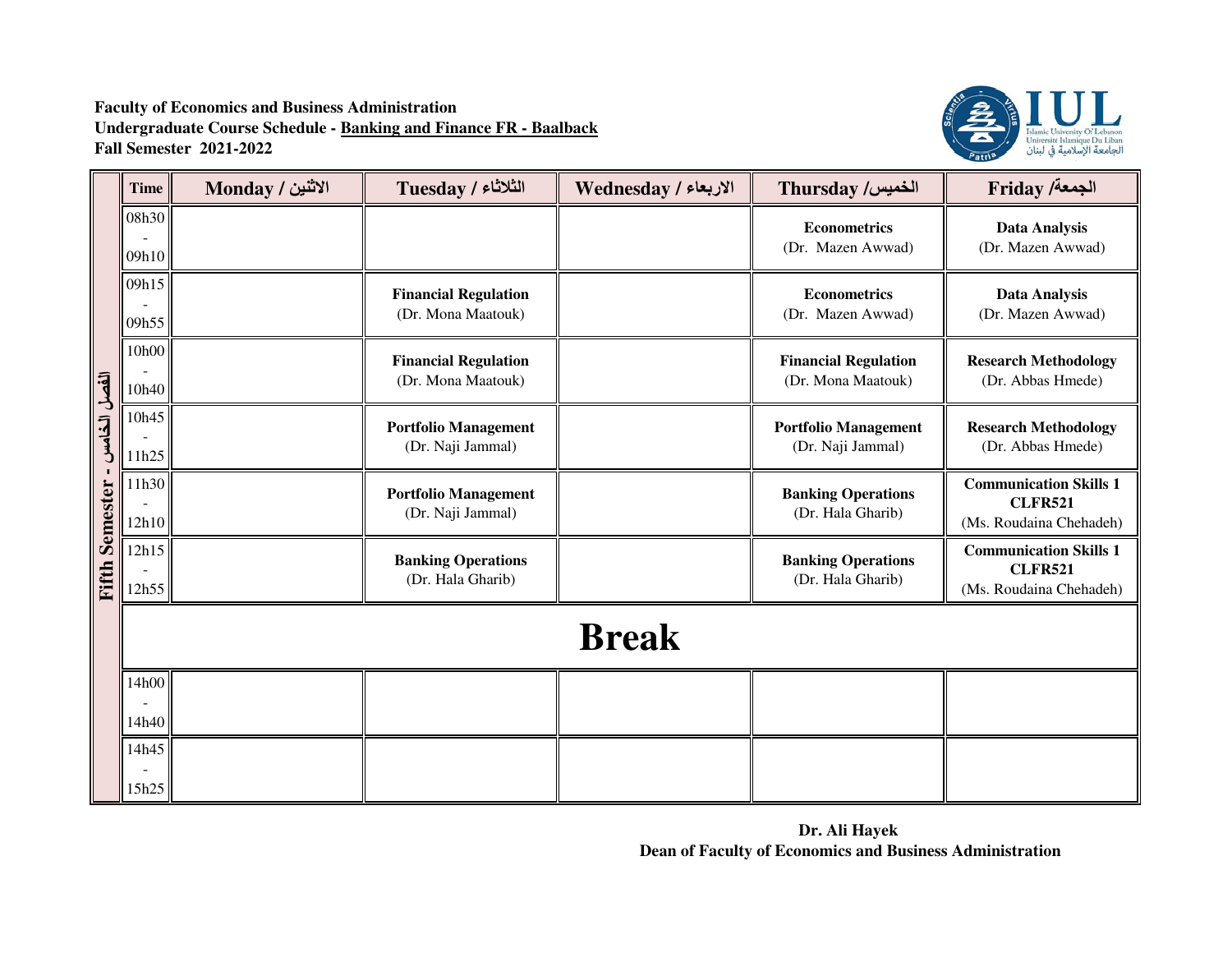

|                       | <b>Time</b>    | الاثنين / Monday | الثلاثاء / Tuesday                              | الاربعاء / Wednesday                                                 | Thursday /الخميس                                             | <b>Friday /خمعة</b>                              |
|-----------------------|----------------|------------------|-------------------------------------------------|----------------------------------------------------------------------|--------------------------------------------------------------|--------------------------------------------------|
|                       | 08h30<br>09h10 |                  |                                                 |                                                                      | <b>Visual Programming</b><br>(Dr. Kassem Danach)             | <b>Econometrics</b><br>(Dr. Hanan Jaffal)        |
|                       | 09h15<br>09h55 |                  |                                                 |                                                                      | <b>Visual Programming</b><br>(Dr. Kassem Danach)             | <b>Econometrics</b><br>(Dr. Hanan Jaffal)        |
|                       | 10h00<br>10h40 |                  | Data Analysis<br>(Ms. Jouman Haj Hassan)        |                                                                      | <b>Visual Programming</b><br>(Dr. Kassem Danach)             | <b>Research Methodology</b><br>(Dr. Abbas Hmede) |
| الفصل الخامس          | 10h45<br>11h25 |                  | <b>Data Analysis</b><br>(Ms. Jouman Haj Hassan) | <b>Web Design and</b><br>Implementation<br>(Mr. Bassel Dhaini)       | <b>Object Oriented</b><br>Programming<br>(Dr. Malak Khreiss) | <b>Research Methodology</b><br>(Dr. Abbas Hmede) |
|                       | 11h30<br>12h10 |                  |                                                 | <b>Web Design and</b><br>Implementation<br>(Mr. Bassel Dhaini)       | <b>Object Oriented</b><br>Programming<br>(Dr. Malak Khreiss) |                                                  |
| <b>Fifth Semester</b> | 12h15<br>12h55 |                  |                                                 | <b>Web Design and</b><br>Implementation<br>(Mr. Bassel Dhaini)       | <b>Object Oriented</b><br>Programming<br>(Dr. Malak Khreiss) |                                                  |
|                       | <b>Break</b>   |                  |                                                 |                                                                      |                                                              |                                                  |
|                       | 14h00<br>14h40 |                  |                                                 | <b>Communication Skills 1</b><br><b>CLFR521</b><br>(Ms. Weam Krayem) |                                                              |                                                  |
|                       | 14h45<br>15h25 |                  |                                                 | <b>Communication Skills 1</b><br><b>CLFR521</b><br>(Ms. Weam Krayem) |                                                              |                                                  |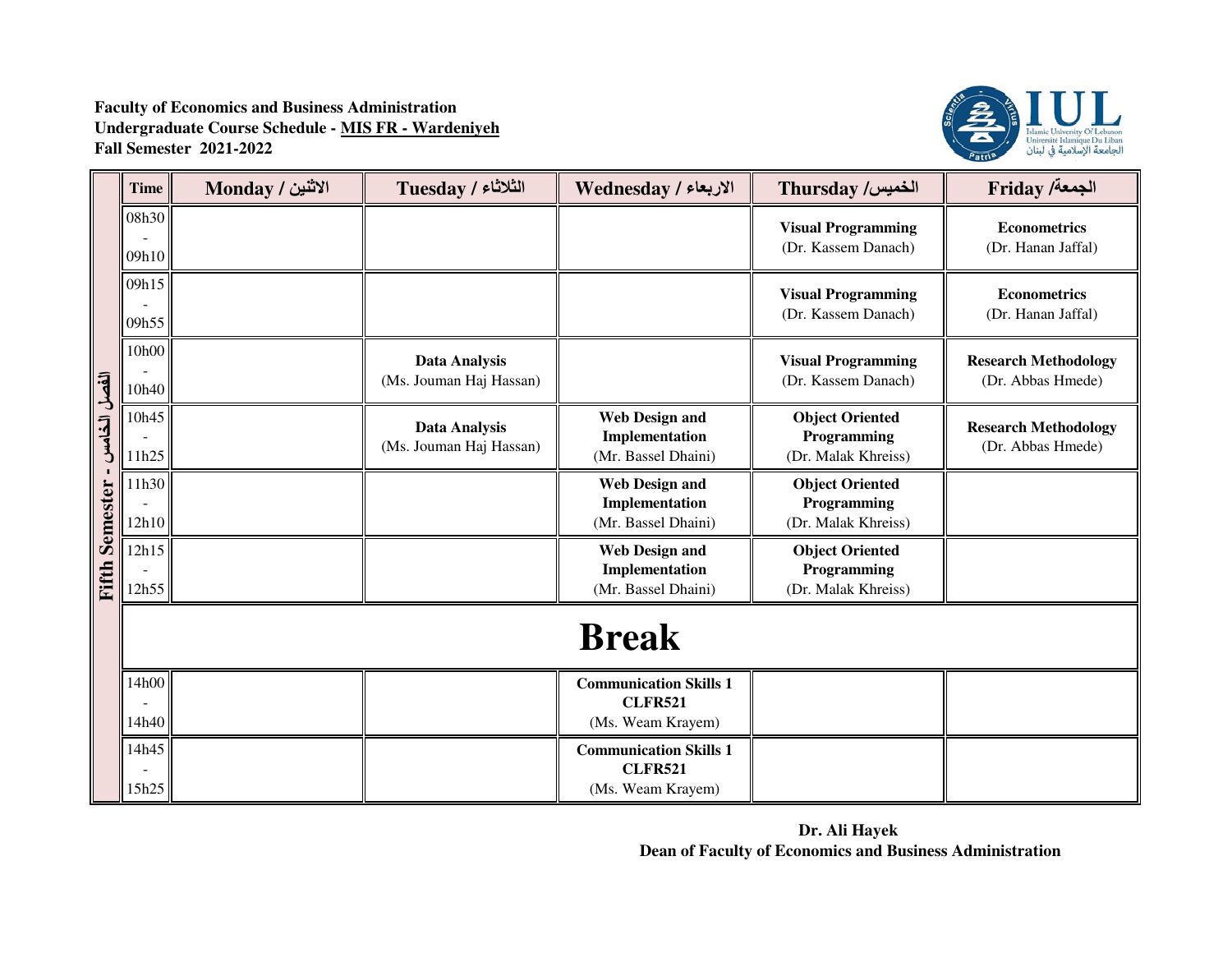

|                       | <b>Time</b>    | الاثنين / Monday | الثلاثاء / Tuesday                              | الاربعاء / Wednesday                                           | Thursday /الخميس                                             | <b>Friday /خمعة</b> /                                               |  |
|-----------------------|----------------|------------------|-------------------------------------------------|----------------------------------------------------------------|--------------------------------------------------------------|---------------------------------------------------------------------|--|
|                       | 08h30<br>09h10 |                  |                                                 |                                                                | <b>Visual Programming</b><br>(Dr. Kassem Danach)             | <b>Research Methodology</b><br>(Dr. Abbas Hmede)                    |  |
|                       | 09h15<br>09h55 |                  |                                                 |                                                                | <b>Visual Programming</b><br>(Dr. Kassem Danach)             | <b>Research Methodology</b><br>(Dr. Abbas Hmede)                    |  |
|                       | 10h00<br>10h40 |                  |                                                 |                                                                | <b>Visual Programming</b><br>(Dr. Kassem Danach)             | <b>Econometrics</b><br>(Dr. Hanan Jaffal)                           |  |
| الفصل الخامس          | 10h45<br>11h25 |                  |                                                 | <b>Web Design and</b><br>Implementation<br>(Mr. Bassel Dhaini) | <b>Object Oriented</b><br>Programming<br>(Dr. Malak Khreiss) | <b>Econometrics</b><br>(Dr. Hanan Jaffal)                           |  |
|                       | 11h30<br>12h10 |                  | <b>Data Analysis</b><br>(Ms. Jouman Haj Hassan) | <b>Web Design and</b><br>Implementation<br>(Mr. Bassel Dhaini) | <b>Object Oriented</b><br>Programming<br>(Dr. Malak Khreiss) | <b>Communication Skills 1</b><br><b>CLEN521</b><br>(Ms. Sara Itawi) |  |
| <b>Fifth Semester</b> | 12h15<br>12h55 |                  | <b>Data Analysis</b><br>(Ms. Jouman Haj Hassan) | <b>Web Design and</b><br>Implementation<br>(Mr. Bassel Dhaini) | <b>Object Oriented</b><br>Programming<br>(Dr. Malak Khreiss) | <b>Communication Skills 1</b><br><b>CLEN521</b><br>(Ms. Sara Itawi) |  |
|                       | <b>Break</b>   |                  |                                                 |                                                                |                                                              |                                                                     |  |
|                       | 14h00<br>14h40 |                  |                                                 |                                                                |                                                              |                                                                     |  |
|                       | 14h45<br>15h25 |                  |                                                 |                                                                |                                                              |                                                                     |  |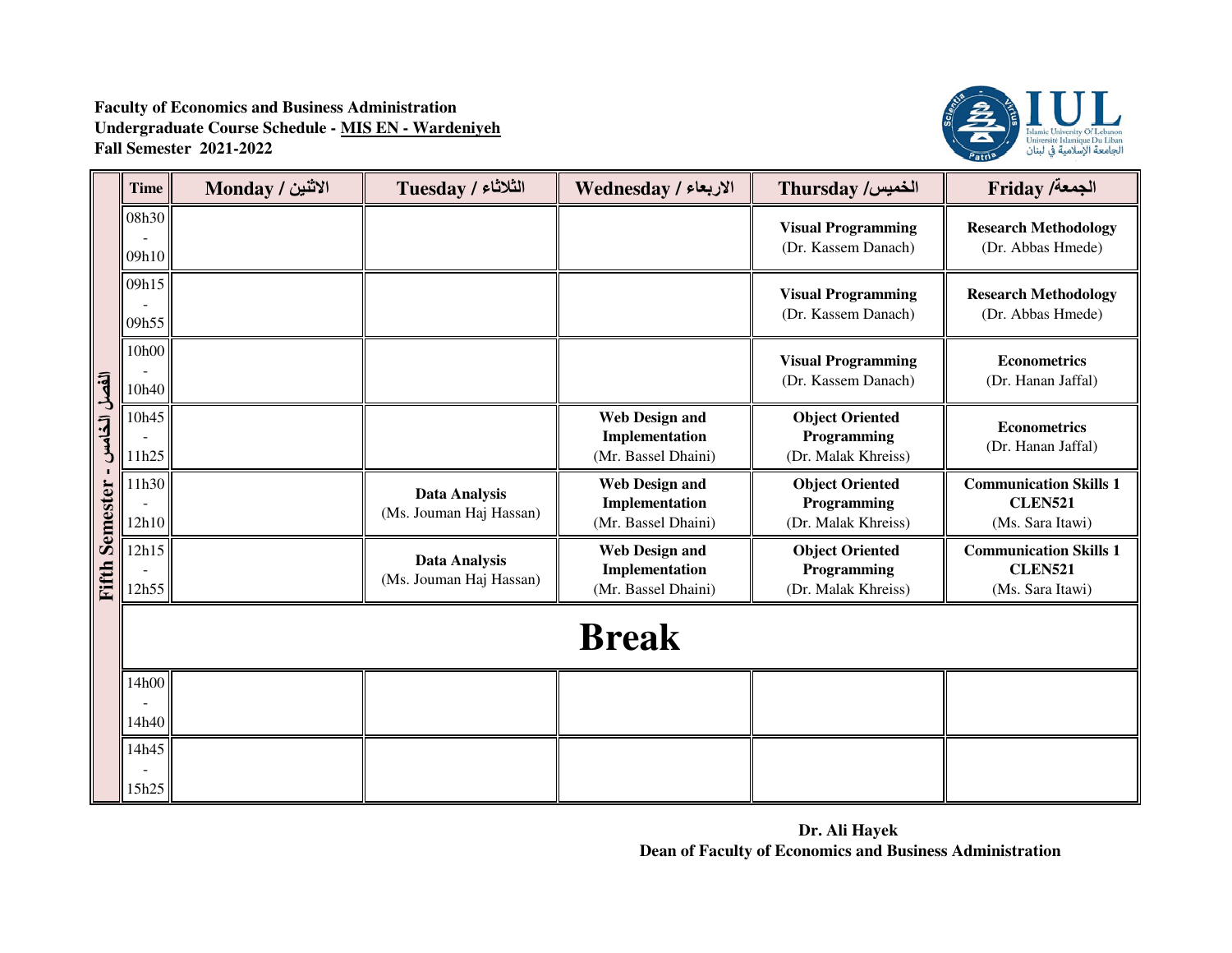**Faculty of Economics and Business Administration Undergraduate Course Schedule - MIS FR - TyreFall Semester 2021-2022**



|                       | <b>Time</b>    | الاثنين / Monday                                                 | الثلاثاء / Tuesday | الاربعاء / Wednesday                                                | <b>Thursday /الخميس</b>                                        | <b>Friday /خمعة</b> /                            |  |  |
|-----------------------|----------------|------------------------------------------------------------------|--------------------|---------------------------------------------------------------------|----------------------------------------------------------------|--------------------------------------------------|--|--|
|                       | 08h30          |                                                                  |                    |                                                                     |                                                                |                                                  |  |  |
|                       | 09h10          |                                                                  |                    |                                                                     |                                                                |                                                  |  |  |
|                       | 09h15          | <b>Web Design and</b><br>Implementation                          |                    |                                                                     |                                                                |                                                  |  |  |
|                       | 09h55          | (Dr. Youssef Roumieh)                                            |                    |                                                                     |                                                                |                                                  |  |  |
|                       | 10h00<br>10h40 | <b>Web Design and</b><br>Implementation<br>(Dr. Youssef Roumieh) |                    |                                                                     |                                                                | <b>Research Methodology</b><br>(Dr. Abbas Hmede) |  |  |
| الفصل الخامسر         | 10h45<br>11h25 | <b>Web Design and</b><br>Implementation<br>(Dr. Youssef Roumieh) |                    | <b>Visual Programming</b><br>(Dr. Youssef Roumieh)                  | <b>Object Oriented</b><br>Programming<br>(Dr. Youssef Roumieh) | <b>Research Methodology</b><br>(Dr. Abbas Hmede) |  |  |
|                       | 11h30<br>12h10 |                                                                  |                    | <b>Visual Programming</b><br>(Dr. Youssef Roumieh)                  | <b>Object Oriented</b><br>Programming<br>(Dr. Youssef Roumieh) | <b>Econometrics</b><br>(Dr. Mohamad Ghassani)    |  |  |
| <b>Fifth Semester</b> | 12h15<br>12h55 |                                                                  |                    | <b>Visual Programming</b><br>(Dr. Youssef Roumieh)                  | <b>Object Oriented</b><br>Programming<br>(Dr. Youssef Roumieh) | <b>Econometrics</b><br>(Dr. Mohamad Ghassani)    |  |  |
|                       | <b>Break</b>   |                                                                  |                    |                                                                     |                                                                |                                                  |  |  |
|                       | 14h00<br>14h40 |                                                                  |                    | <b>Communication Skills 1</b><br><b>CLFR521</b><br>(Ms. Ihab Kojok) |                                                                | <b>Data Analysis</b><br>(Dr. Mohamad Ghassani)   |  |  |
|                       | 14h45<br>15h25 |                                                                  |                    | <b>Communication Skills 1</b><br><b>CLFR521</b><br>(Ms. Ihab Kojok) |                                                                | <b>Data Analysis</b><br>(Dr. Mohamad Ghassani)   |  |  |

**Dr. Ali Hayek Dean of Faculty of Economics and Business Administration**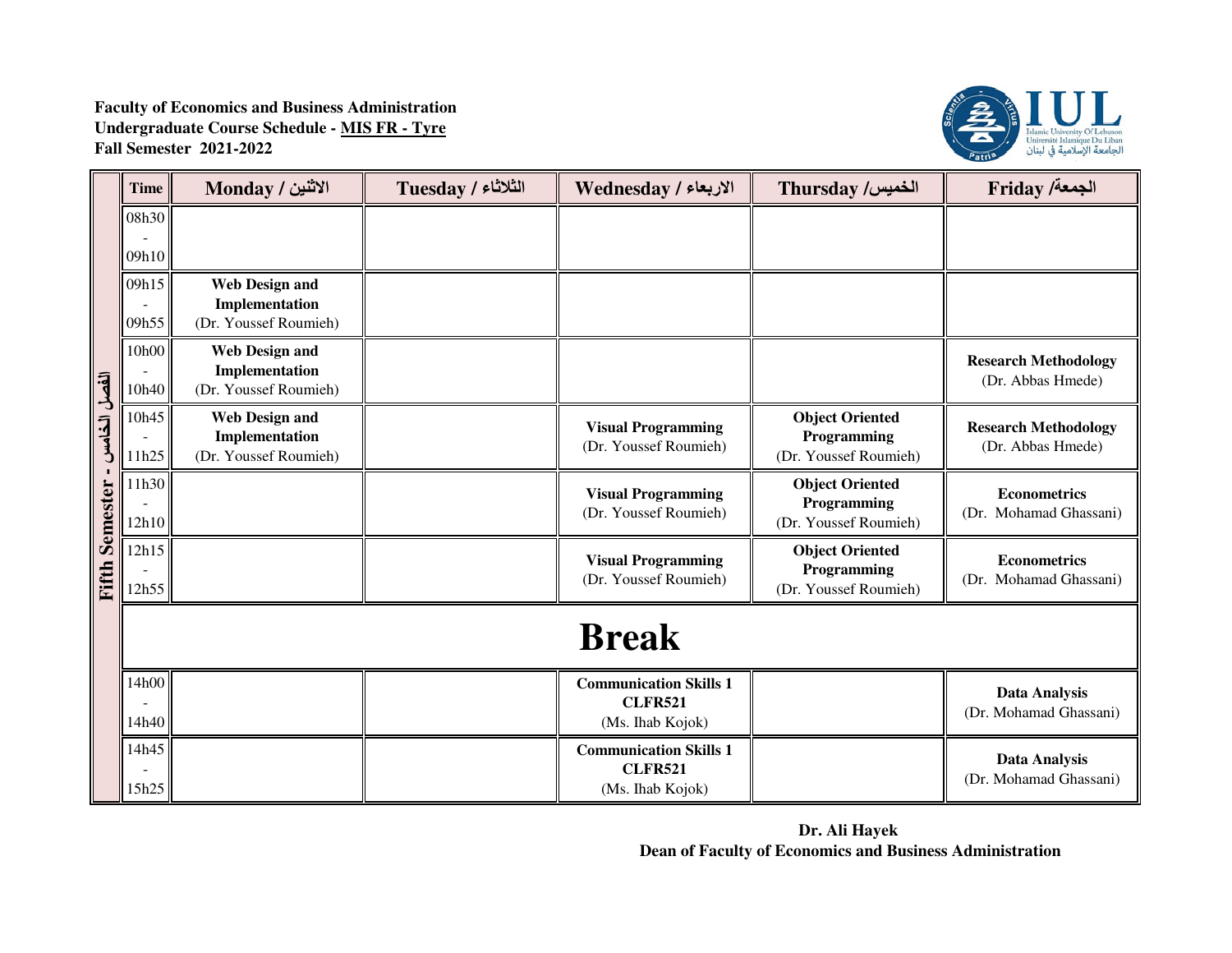**Faculty of Economics and Business Administration Undergraduate Course Schedule - MIS EN - TyreFall Semester 2021-2022**



|                       | <b>Time</b>    | الاثنين / Monday                                                        | الثلاثاء / Tuesday | الاربعاء / Wednesday                               | Thursday /الخميس                                               | Friday /أجمعة                                    |  |
|-----------------------|----------------|-------------------------------------------------------------------------|--------------------|----------------------------------------------------|----------------------------------------------------------------|--------------------------------------------------|--|
|                       | 08h30<br>09h10 |                                                                         |                    |                                                    |                                                                | <b>Research Methodology</b><br>(Dr. Abbas Hmede) |  |
|                       | 09h15<br>09h55 | <b>Web Design and</b><br>Implementation<br>(Dr. Youssef Roumieh)        |                    |                                                    |                                                                | <b>Research Methodology</b><br>(Dr. Abbas Hmede) |  |
|                       | 10h00<br>10h40 | <b>Web Design and</b><br>Implementation<br>(Dr. Youssef Roumieh)        |                    |                                                    |                                                                |                                                  |  |
| الفصل الخامس          | 10h45<br>11h25 | <b>Web Design and</b><br>Implementation<br>(Dr. Youssef Roumieh)        |                    | <b>Visual Programming</b><br>(Dr. Youssef Roumieh) | <b>Object Oriented</b><br>Programming<br>(Dr. Youssef Roumieh) |                                                  |  |
|                       | 11h30<br>12h10 | <b>Communication Skills 1</b><br><b>CLFR521</b><br>(Mr. Hussein Khadra) |                    | <b>Visual Programming</b><br>(Dr. Youssef Roumieh) | <b>Object Oriented</b><br>Programming<br>(Dr. Youssef Roumieh) |                                                  |  |
| <b>Fifth Semester</b> | 12h15<br>12h55 | <b>Communication Skills 1</b><br><b>CLFR521</b><br>(Mr. Hussein Khadra) |                    | <b>Visual Programming</b><br>(Dr. Youssef Roumieh) | <b>Object Oriented</b><br>Programming<br>(Dr. Youssef Roumieh) |                                                  |  |
|                       | <b>Break</b>   |                                                                         |                    |                                                    |                                                                |                                                  |  |
|                       | 14h00<br>14h40 |                                                                         |                    | <b>Data Analysis</b><br>(Dr. Mohamad Ghassani)     | <b>Econometrics</b><br>(Dr. Mohamad Ghassani)                  |                                                  |  |
|                       | 14h45<br>15h25 |                                                                         |                    | <b>Data Analysis</b><br>(Dr. Mohamad Ghassani)     | <b>Econometrics</b><br>(Dr. Mohamad Ghassani)                  |                                                  |  |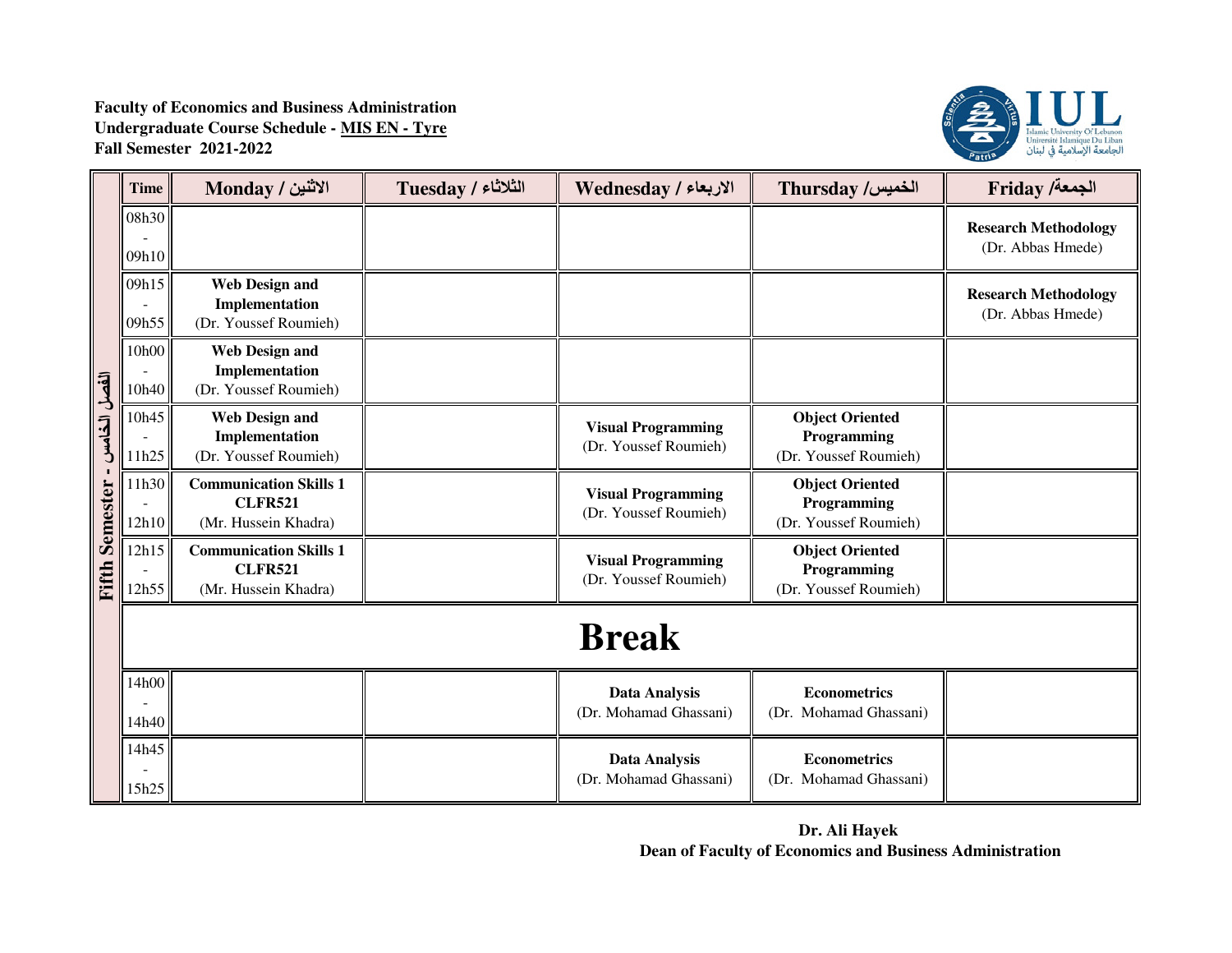

|                 | <b>Time</b>    | الاثنين / Monday | الثلاثاء / Tuesday                                        | الاربعاء / Wednesday | Thursday /الخميس                               | Friday /ألجمعة                                                             |  |  |
|-----------------|----------------|------------------|-----------------------------------------------------------|----------------------|------------------------------------------------|----------------------------------------------------------------------------|--|--|
|                 | 08h30<br>09h10 |                  | <b>Object Oriented</b><br><b>Programming</b><br>(T.B.A)   |                      | <b>Econometrics</b><br>(Dr. Mazen Awwad)       | <b>Data Analysis</b><br>(Dr. Mazen Awwad)                                  |  |  |
|                 | 09h15<br>09h55 |                  | <b>Object Oriented</b><br><b>Programming</b><br>(T.B.A)   |                      | <b>Econometrics</b><br>(Dr. Mazen Awwad)       | <b>Data Analysis</b><br>(Dr. Mazen Awwad)                                  |  |  |
|                 | 10h00<br>10h40 |                  | <b>Object Oriented</b><br><b>Programming</b><br>(T.B.A)   |                      | <b>Visual Programming</b><br>(Dr. Mazen Awwad) | <b>Research Methodology</b><br>(Dr. Abbas Hmede)                           |  |  |
| الفصل الخامس    | 10h45<br>11h25 |                  | <b>Web Design and</b><br><b>Implementation</b><br>(T.B.A) |                      | <b>Visual Programming</b><br>(Dr. Mazen Awwad) | <b>Research Methodology</b><br>(Dr. Abbas Hmede)                           |  |  |
| <b>Semester</b> | 11h30<br>12h10 |                  | <b>Web Design and</b><br><b>Implementation</b><br>(T.B.A) |                      | <b>Visual Programming</b><br>(Dr. Mazen Awwad) | <b>Communication Skills 1</b><br><b>CLFR521</b><br>(Ms. Roudaina Chehadeh) |  |  |
| Fifth           | 12h15<br>12h55 |                  | <b>Web Design and</b><br><b>Implementation</b><br>(T.B.A) |                      |                                                | <b>Communication Skills 1</b><br><b>CLFR521</b><br>(Ms. Roudaina Chehadeh) |  |  |
|                 | <b>Break</b>   |                  |                                                           |                      |                                                |                                                                            |  |  |
|                 | 14h00<br>14h40 |                  |                                                           |                      |                                                |                                                                            |  |  |
|                 | 14h45<br>15h25 |                  |                                                           |                      |                                                |                                                                            |  |  |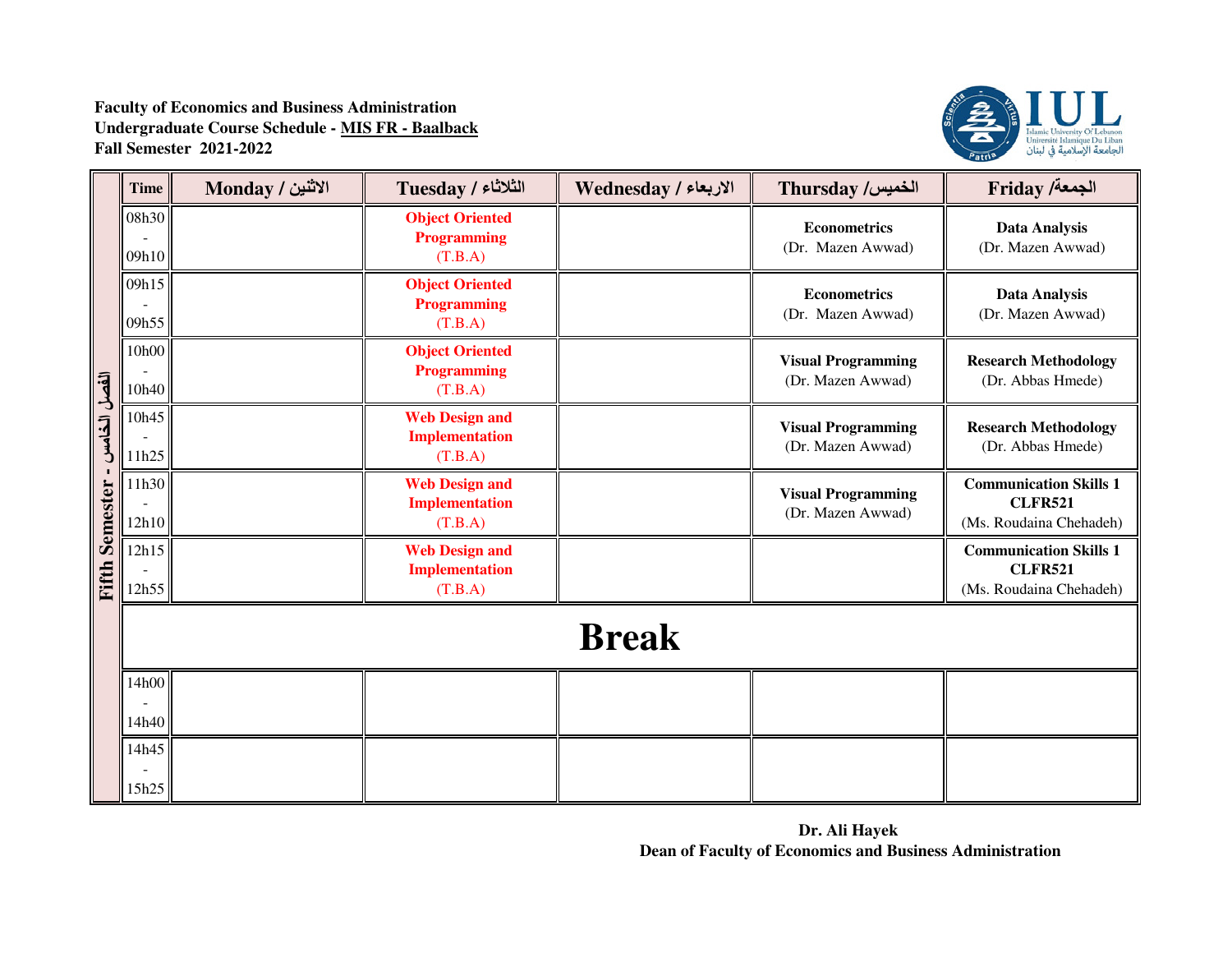

|                 | <b>Time</b>    | الاثنين / Monday | الثلاثاء / Tuesday                                        | الاربعاء / Wednesday | Thursday /الخميس                                                    | Friday /ألجمعة                                   |  |  |
|-----------------|----------------|------------------|-----------------------------------------------------------|----------------------|---------------------------------------------------------------------|--------------------------------------------------|--|--|
|                 | 08h30<br>09h10 |                  | <b>Object Oriented</b><br><b>Programming</b><br>(T.B.A)   |                      | <b>Communication Skills 1</b><br><b>CLEN521</b><br>(Ms. Sara Itawi) | <b>Research Methodology</b><br>(Dr. Abbas Hmede) |  |  |
|                 | 09h15<br>09h55 |                  | <b>Object Oriented</b><br><b>Programming</b><br>(T.B.A)   |                      | <b>Communication Skills 1</b><br><b>CLEN521</b><br>(Ms. Sara Itawi) | <b>Research Methodology</b><br>(Dr. Abbas Hmede) |  |  |
|                 | 10h00<br>10h40 |                  | <b>Object Oriented</b><br><b>Programming</b><br>(T.B.A)   |                      | <b>Visual Programming</b><br>(Dr. Mazen Awwad)                      | <b>Data Analysis</b><br>(Dr. Mazen Awwad)        |  |  |
| الفصل الخامس    | 10h45<br>11h25 |                  | <b>Web Design and</b><br><b>Implementation</b><br>(T.B.A) |                      | <b>Visual Programming</b><br>(Dr. Mazen Awwad)                      | <b>Data Analysis</b><br>(Dr. Mazen Awwad)        |  |  |
| <b>Semester</b> | 11h30<br>12h10 |                  | <b>Web Design and</b><br><b>Implementation</b><br>(T.B.A) |                      | <b>Visual Programming</b><br>(Dr. Mazen Awwad)                      | <b>Econometrics</b><br>(Dr. Mazen Awwad)         |  |  |
| Fifth           | 12h15<br>12h55 |                  | <b>Web Design and</b><br><b>Implementation</b><br>(T.B.A) |                      |                                                                     | <b>Econometrics</b><br>(Dr. Mazen Awwad)         |  |  |
|                 | <b>Break</b>   |                  |                                                           |                      |                                                                     |                                                  |  |  |
|                 | 14h00<br>14h40 |                  |                                                           |                      |                                                                     |                                                  |  |  |
|                 | 14h45<br>15h25 |                  |                                                           |                      |                                                                     |                                                  |  |  |